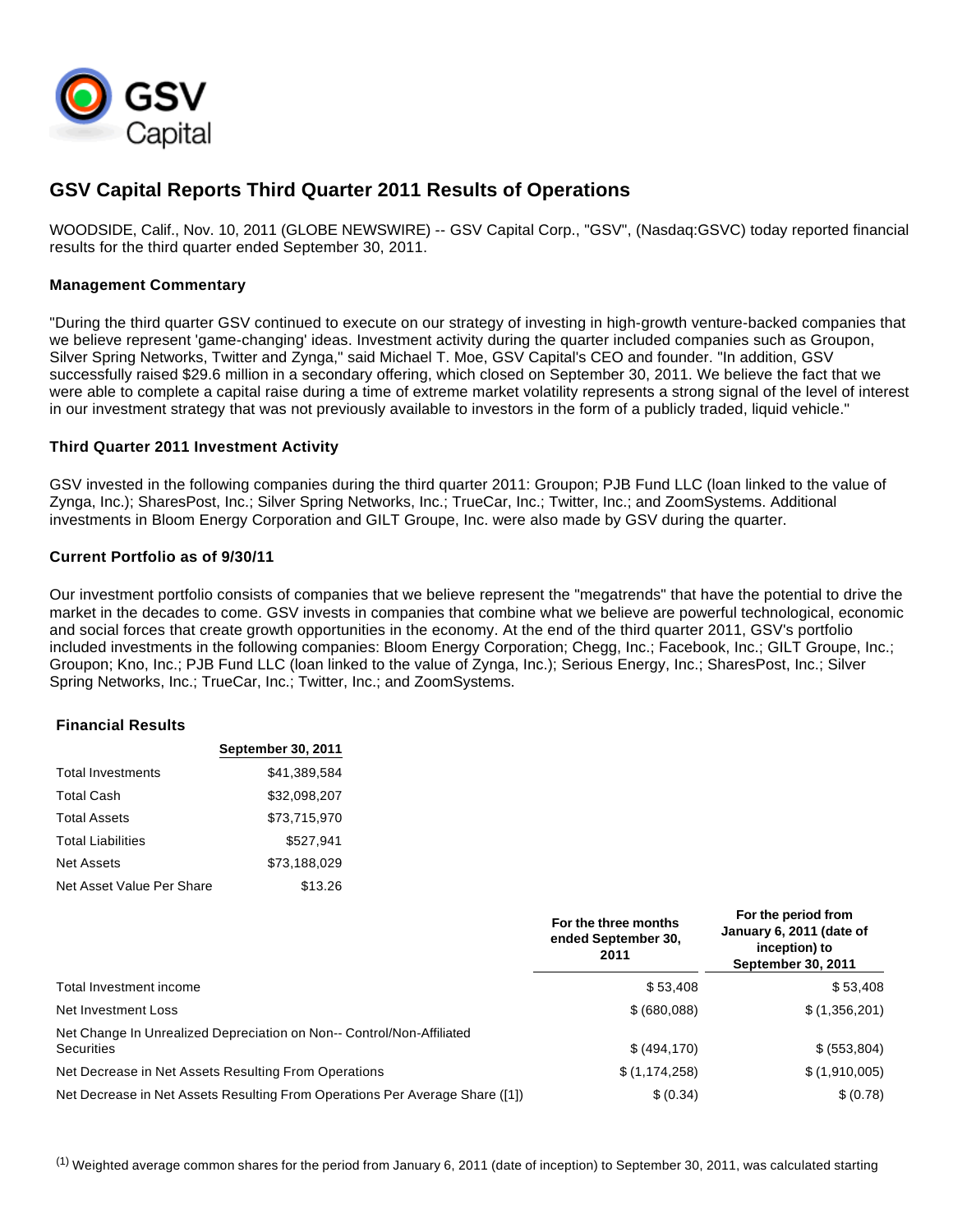from the issuance of 100 shares on February 28, 2011. Weighted average common shares were 3,430,100 and 2,460,565 for the three-month and since inception periods, respectively.

# **Portfolio Investments**

The total value of GSV's investments was approximately \$41.4 million at September 30, 2011. During the third quarter 2011, GSV originated approximately \$25.1 million in par value of investments in seven new and two existing portfolio companies. At September 30, 2011, GSV had equity investments in 12 portfolio companies and a debt investment in one portfolio company.

# **Results of Operations**

Investment income was \$53,408, or \$0.02 per share, for the three months ended September 30, 2011 and for the period from January 6, 2011 (date of inception) to September 30, 2011. Net investment loss was \$680,088, or \$0.20 per share, for the three months ended September 30, 2011, and \$1,356,201, or \$0.55 per share, for the period from January 6, 2011 (date of inception) to September 30, 2011. Net change in unrealized depreciation was \$494,170, or \$0.14 per share, for the three months ended September 30, 2011, and \$553,804, or \$0.23 per share, for the period from January 6, 2011 (date of inception) to September 30, 2011. Net decrease in net assets resulting from operations was \$1,174,258, or \$0.34 per share, for the three months ended September 30, 2011, and \$1,910,005, or \$0.78 per share, for the period from January 6, 2011 (date of inception) to September 30, 2011.

### **Conference Call and Webcast Information**

The GSV Capital third quarter 2011 teleconference and webcast is scheduled to begin at 2:00 p.m., Pacific Time, on Thursday, November 10, 2011, [during which the Company may provide forward-looking information]. To participate on the live call, analysts and investors should dial 1-888-846-5003 at least ten minutes prior to the call. GSV Capital will also offer a live and archived webcast of the conference call, accessible from the "Investor Relations" section of the Company's Web site at [http://gsvcap.com.](http://gsvcap.com/)

# **About GSV Capital Corp.**

GSV Capital Corp. (Nasdaq: GSVC) is a publicly traded investment fund that seeks to invest in high-growth, venture-backed private companies. Led by industry veteran Michael Moe, the fund's strategy is to provide investors with access to the type of pre-IPO investments that have historically only been available to angel investors and venture capitalists. GSVC's current portfolio provides access to leading, high-growth private companies such as Twitter, Facebook, Chegg, GILT Groupe and Zynga. GSV Capital is headquartered in Woodside, CA.

The GSV Capital Corp. logo is available at [http://www.globenewswire.com/newsroom/prs/?pkgid=9556](http://www.globenewswire.com/newsroom/ctr?d=238014&l=16&u=http%3A%2F%2Fwww.globenewswire.com%2Fnewsroom%2Fprs%2F%3Fpkgid%3D9556)

#### **Forwarding-Looking Statements**

Statements included herein may constitute "forward-looking statements," which relate to future events or our future performance or financial condition. These statements are not guarantees of future performance, condition or results and involve a number of risks and uncertainties. Actual results may differ materially from those in the forward-looking statements as a result of a number of factors, including those described from time to time in our filings with the Securities and Exchange Commission. GSV Capital Corp. undertakes no duty to update any forward-looking statements made herein.

#### **STATEMENT OF ASSETS AND LIABILITIES**

**(Unaudited)**

|                                                                             | <b>September 30, 2011</b> |
|-----------------------------------------------------------------------------|---------------------------|
| <b>ASSETS</b>                                                               |                           |
| Investments at fair value:                                                  |                           |
| Investments in non-control/non-affiliated securities (cost of \$41,943,388) | \$41,389,584              |
| Cash                                                                        | 32,098,207                |
| Due from:                                                                   |                           |
| <b>GSV Asset Management</b>                                                 | 809                       |
| Portfolio company                                                           | 30,000                    |
| Prepaid expenses                                                            | 138.692                   |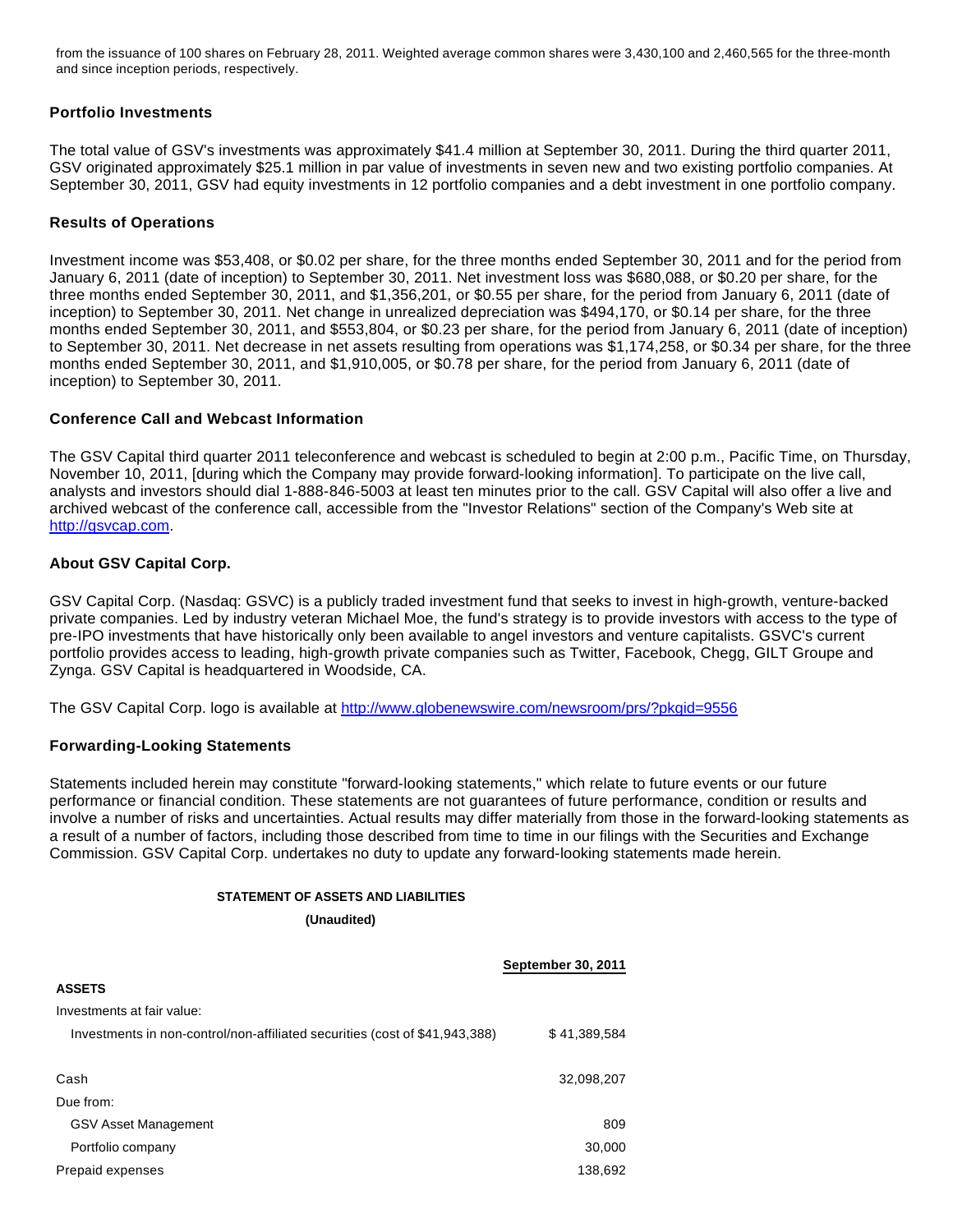| Accrued interest                                           | 52,222       |
|------------------------------------------------------------|--------------|
| Other assets                                               | 6,456        |
|                                                            |              |
| <b>Total Assets</b>                                        | 73,715,970   |
| <b>LIABILITIES</b>                                         |              |
| Due to:                                                    |              |
| <b>GSV Asset Management</b>                                | 74           |
| Other affiliates                                           | 34,635       |
| Accounts payable                                           | 388,812      |
| Accrued offering costs                                     | 98,627       |
| Accrued expenses                                           | 5,793        |
|                                                            |              |
| <b>Total Liabilities</b>                                   | 527,941      |
| <b>Commitments and contingencies</b>                       |              |
| <b>Net Assets</b>                                          | \$73,188,029 |
| <b>NET ASSETS</b>                                          |              |
| Common Stock, par value \$0.01 per share                   |              |
| (100,000,000 authorized; 5,520,100 issued and outstanding) | \$55,201     |
| Paid-in capital in excess of par                           | 75,042,833   |
| Accumulated net investment loss                            | (1,356,201)  |
| Unrealized depreciation on investments                     | (553, 804)   |
| <b>Net Assets</b>                                          | \$73,188,029 |
| <b>Net Asset Value Per Share</b>                           | \$13.26      |

# **STATEMENTS OF OPERATIONS**

**(Unaudited)**

|                                               | For the three<br>months ended<br>September 30, 2011 | For the period from<br><b>January 6, 2011</b><br>(date of inception) to<br>September 30, 2011 |  |
|-----------------------------------------------|-----------------------------------------------------|-----------------------------------------------------------------------------------------------|--|
| <b>INVESTMENT INCOME</b>                      |                                                     |                                                                                               |  |
| Interest income                               | \$52,222                                            | \$52,222                                                                                      |  |
| Dividend income                               | 1,186                                               | 1,186                                                                                         |  |
| <b>Total Investment Income</b>                | 53,408                                              | 53,408                                                                                        |  |
| <b>OPERATING EXPENSES</b>                     |                                                     |                                                                                               |  |
| Investment management fees                    | 233,961                                             | 384,904                                                                                       |  |
| Costs incurred under administration agreement | 192,031                                             | 305,066                                                                                       |  |
| Directors' fees                               | 42,500                                              | 85,000                                                                                        |  |
| Professional fees                             | 152,916                                             | 271,548                                                                                       |  |
| Insurance expense                             | 47,192                                              | 95,301                                                                                        |  |
| Investor relations expense                    | 52,250                                              | 53,000                                                                                        |  |
|                                               |                                                     |                                                                                               |  |